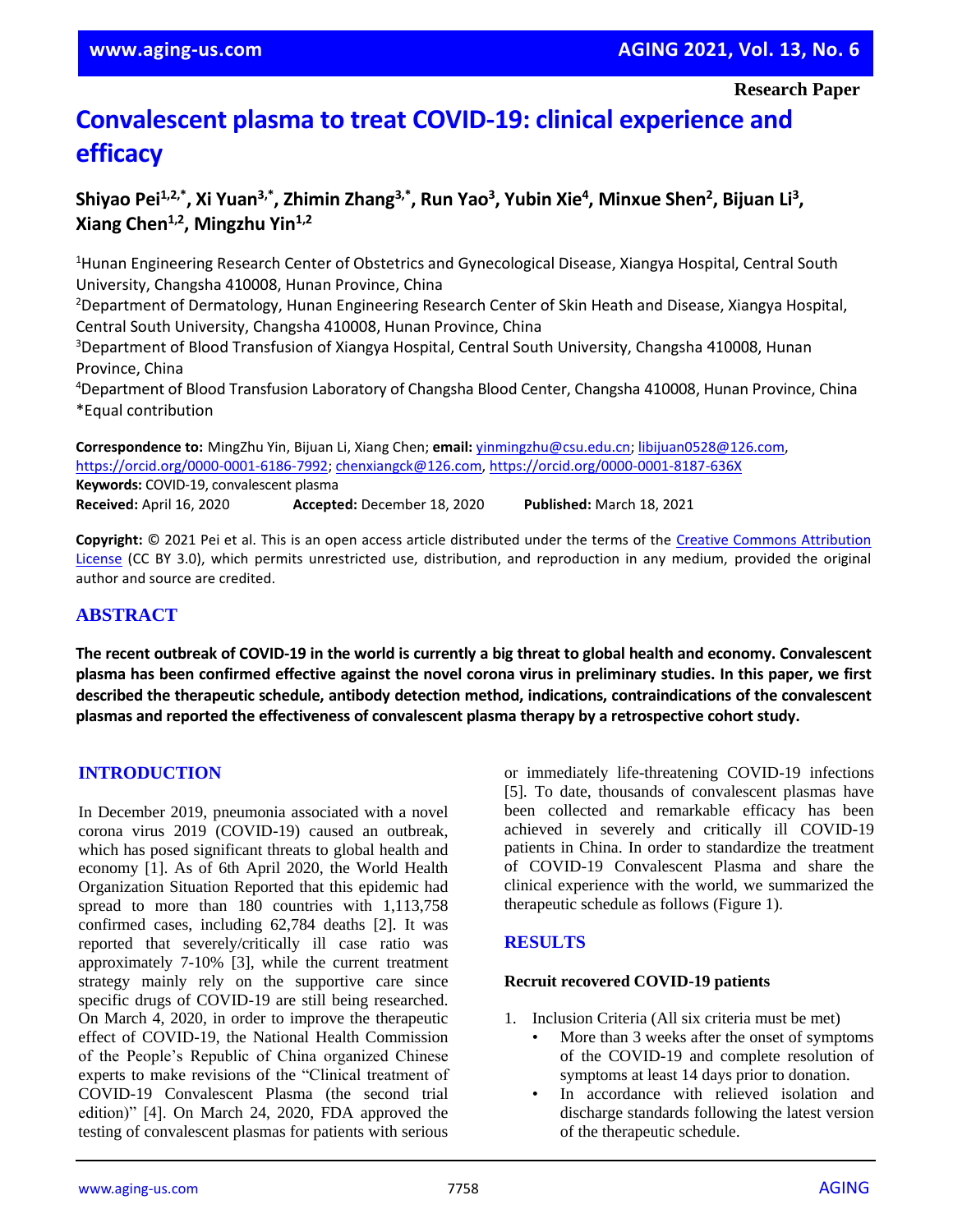- Age: 18 -55 years old.
- Weight: male≥50kg, female≥45kg.
- No history of blood-transmitted diseases.
- Eligible donors must be assessed by clinicians according to treatment.
- 2. Exclusion Criteria
	- With a history of pregnancy or transfusion whose HNA antibody and HLA antibody are positive.
	- Individual's physical condition is not eligible assessed by clinicians.
- 3. Verify the identities
- 4. Sign the informed consent
- 5. Health inquiry, physical examination, laboratory examination of blood samples (refer to technical operation procedures of blood station).

### **Collection and preparation of the convalescent plasma**

- 1. Collection
	- Equipment and Operations: fully automatic apheresis machine or a fully automatic blood cell separator (refer to technical operation procedures of blood station).
	- Volume: 200-400ml (The exact volume should be assessed by clinicians).
	- The interval between plasma collection should be more than two weeks.
- 2. Storage
	- Follow the principle of sterility, repackaging the plasma 100-200ml each.
	- Store at 2-6° C for 48 hours. For long-term storage, it should be rapidly frozen to -20° C.



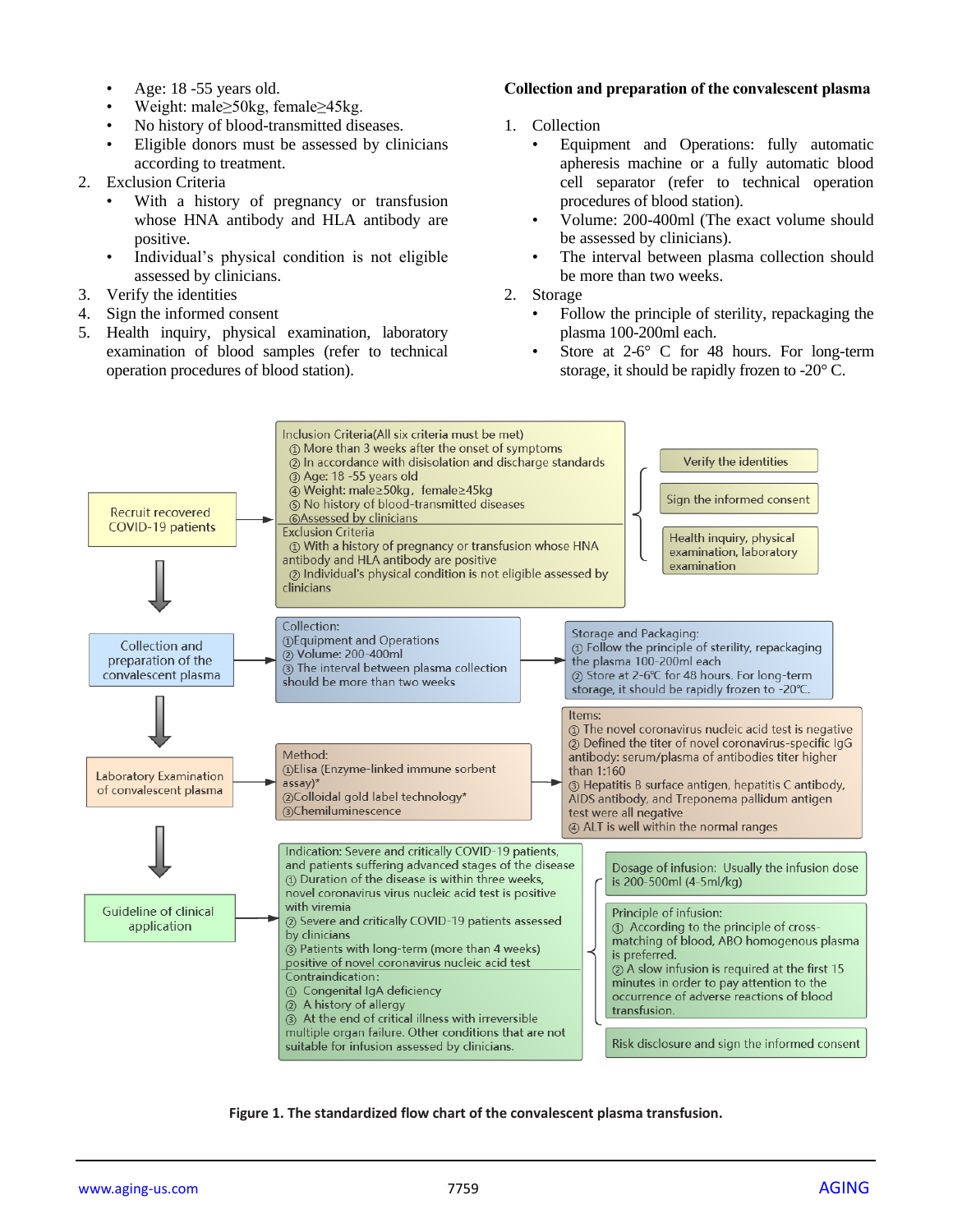3. Packaging: Labelling Requirements: refer to technical operation procedures of blood station.

## **Laboratory examination of convalescent plasma**

1. Method: Elisa (Enzyme-linked immune sorbent assay)\*, Colloidal gold label technology\*, Chemiluminescence.

\*Note: We recommend using ELISA to detect the novel coronavirus antibody titer since the colloidal gold method was not suitable for titer detection and the false negative rate was high. The analysis of 17 samples showed that the positive rate and sensitivity of ELISA were significantly better than colloidal gold (The specific data is shown in Supplementary Table 1).

- 2. Items
	- The novel coronavirus nucleic acid test is negative.
	- Defined the titer of novel coronavirus-specific IgG antibody: serum/plasma of antibodies titer higher than 1:160.
	- Hepatitis B surface antigen, hepatitis C antibody, HIV antibody, and Treponema pallidum antigen test were all negative.
	- Alanine aminotransferase is well within the normal ranges.

### **Guideline of clinical application**

- 1. Indication: Severe and critically COVID-19 patients, and patients suffering advanced stages of the disease.
	- Duration of the disease is within three weeks, novel coronavirus virus nucleic acid test is positive with viremia.
	- Severely and critically ill COVID-19 patients assessed by clinicians.
	- Patients with long-term (more than 4 weeks) positive of novel coronavirus nucleic acid test (for details please refer to patient 2 in Figure 2).
- 2. Contraindication
	- Congenital IgA deficiency.
	- A history of allergy including plasma infusion, human plasma protein products, sodium citrate. Plasma inactivated by methylene blue virus is strictly prohibited in patients with methylene blue allergy. Other history of severe allergies and contraindications.
	- At the end of critical illness with irreversible multiple organ failure. Other conditions that are not suitable for infusion assessed by clinicians.
- 3. Dosage of infusion: According to the clinical status and the patient's weight. Usually the infusion dose is 200-500ml (4-5ml/kg).
- 4. Principle of infusion
	- According to the principle of cross-matching of blood, ABO homogenous plasma is preferred.
	- A slow infusion is required at the first 15 minutes in order to pay attention to the occurrence of adverse reactions of blood transfusion.
- 5. Risk disclosure and sign the informed consent

## **The retrospective cohort study of the convalescent plasma transfusion**

The individual CP therapeutic process and outcomes of the 19 patients treated with CP transfusion were shown in Figure 2A. It can be clearly seen that symptoms in the 19 patients were all improved according to the different shades of color, which signifies the severity of the disease. Four critically ill patients with negative detection of viral nucleic acid (ID: 2, 6, 7, 17) also showed a good response to the CP treatment. By analyzing the titer of neutralizing antibody from the donors and the therapy response of the COVID-19 patients, we found that the plasma from the donors with a higher neutralizing antibody titer had a better treatment response (p=0.0017) (Figure 2B). Consistent with previous studies, CP treatment could improve the clinical outcomes through neutralizing viremia and decrease the viral load. According to the latest treatment guidelines, two consecutive negative viral nucleic acid tests can be regarded as the standard of discharge. Our results showed that the viral nucleic acid tests turned negative immediately after the CP treatment in the critically ill patients  $(ID: 4, 5, 8, 9, 10, 12, 18)$  and the moderately/severely ill patients with persistently positive detection of viral nucleic acid for more than three weeks (ID: 3, 13, 14, 15, 16, 19) (Figure 2A). All the 19 patients treated with CP transfusion in our study were survived, and showed a significantly lower case-fatality rate compared to the control group (0% vs. 19%, p=0.031). The survival curves of the exposure group and control group were shown in Figure 2C.

## **DISCUSSION**

The use of convalescent plasma has a long history. At the end of the 19th century, researchers found that recovery patients' plasma was effective in diphtheria and tetanus patients. Use of convalescent plasma has been studied in outbreaks of other respiratory infections, including the 2003 SARS-CoV-1, 2009-2010 H1N1 influenza virus pandemic and the 2012 MERS-CoV epidemic [6]. Previous studies showed a shorter hospital stay and lower mortality with no adverse events or complications in patients who treated with convalescent plasma treatment than those who were not [7]. Additionally, viral load after convalescent plasma treatment was significantly lower on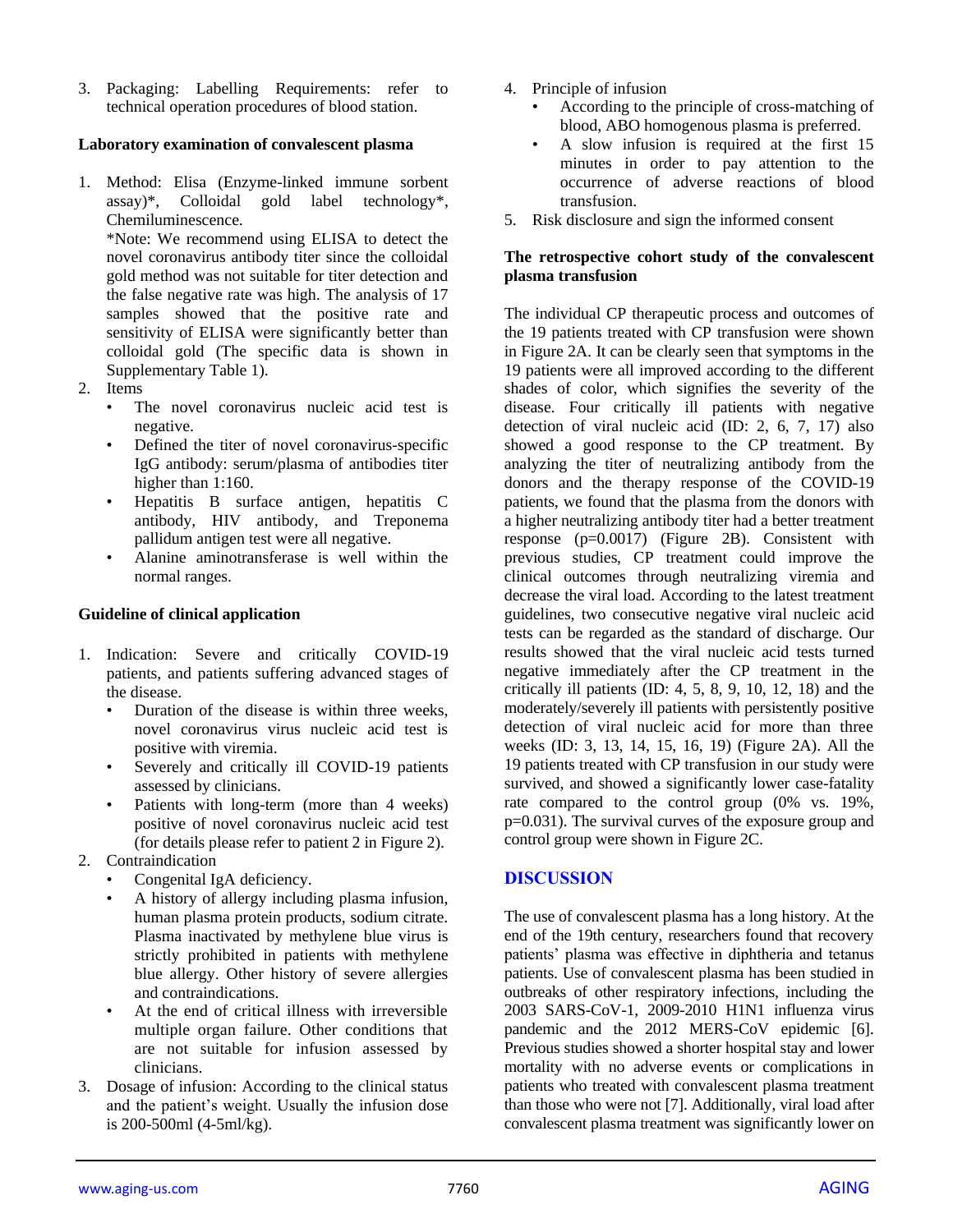

**Figure 2.** (**A**) Outcomes for individual patients included in 19 cases. Donor and receiver detail information see Supplementary Table 1; P, Nucleic acid test positive; N, Nucleic acid test negative; D, Donor patient (200ml); D, Donor patient (400ml). (**B**) The relationship between titer of neutralizing antibody from the donors and the therapy response of the COVID-19 patients. The plasma from the donors with a higher neutralizing antibody titer had a better treatment response (p=0.0017). The clinical symptoms were significantly improved and viral nucleic acid tests turned negative within five days after CP treatment was defined as "Response", otherwise it was "Non-response". (**C**) The survival curves of the exposure group and control group. All the 19 patients treated with CP transfusion in our study survived, and showed a significantly lower case-fatality rate compared to the control group (0% vs. 19%, *P*=0.031).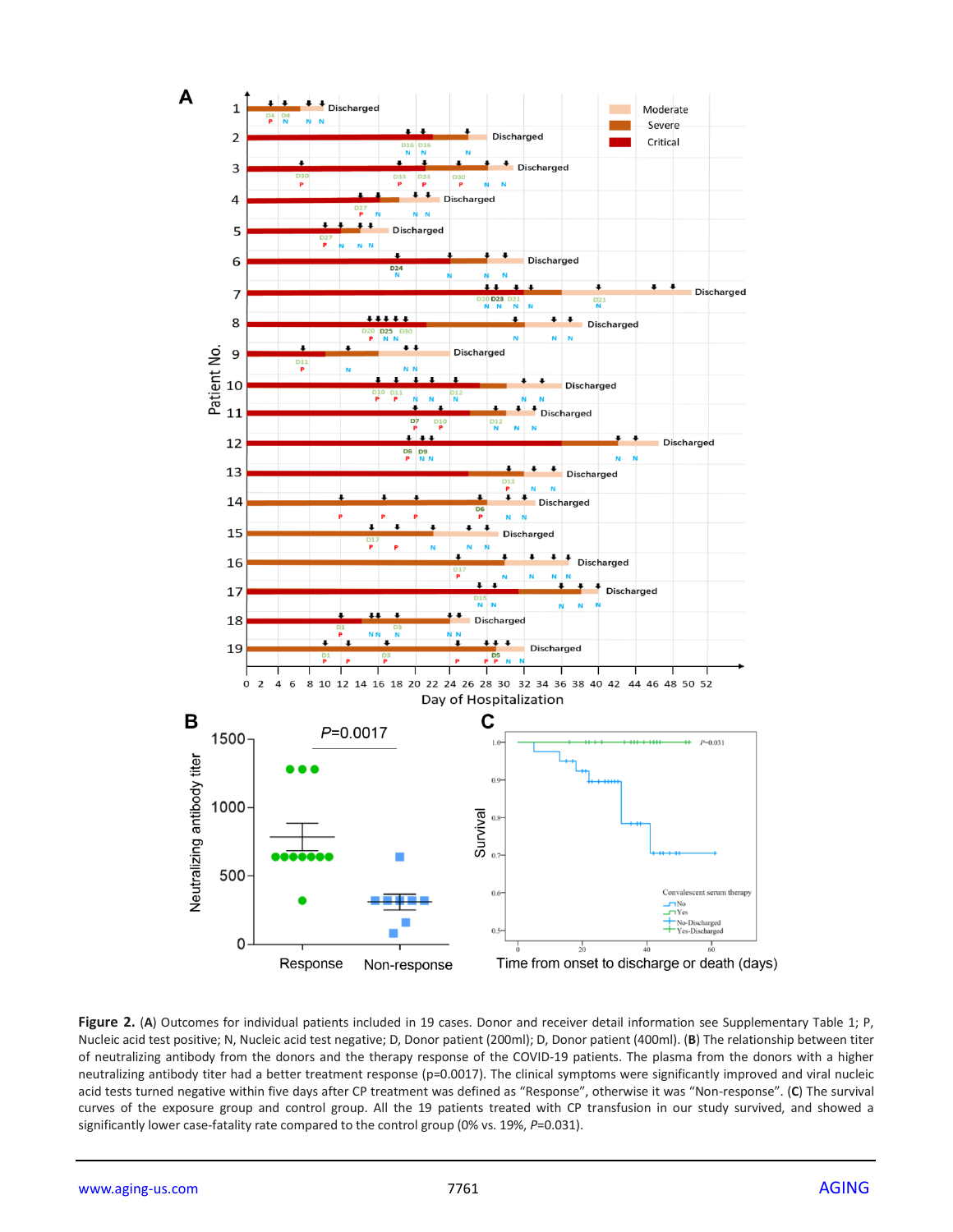days 3, 5, and 7 after intensive care unit admission [8]. What's more, we found that patients with long-term positive nucleic acid test of novel coronavirus turn negative earlier after convalescent plasma treatment than those who without convalescent plasma treatment. Furthermore, asymptomatic patients with hypoimmunity, such as the elderly, children and patients with underlying diseases such as diabetes, hepatitis, AIDS, heart disease, tuberculosis, malignant tumor, etc., preferred to use convalescent plasma once the nucleic acid test was positive.

In our study, 19 COVID-19 patients were treated with CP and recovered quickly from the disease. The clinical symptoms were significantly improved as the individual critical/severe illness condition turned to moderate after CP treatment. The viral shedding was minimized and the clinical conditions of these patients improved as indicated by the viral nucleic acid test. We also found that the CP treatment was more effective in the patients with a higher neutralizing antibody titer transfusion. More importantly, all the patients in exposure group were survived and discharged, suggesting that the CP treatment was associated with a better outcome and a lower fatality.

In the war of fighting against emerging and pandemic COVID-19, the advantages of the convalescent plasma have been validated by the practice and clinical outcome in China. Therefore, it provided an unprecedented opportunity to perform clinical studies and trials of the efficacy of convalescent plasma transfusion during the pandemic of COVID-19. Meanwhile, the convalescent plasma transfusion is worthy of application and promotion in SARS-CoV-2-infected patients globally due to its safety and efficacy.

# **MATERIALS AND METHODS**

A retrospective cohort study was conducted from January 22, 2020 to February 28, 2020. 19 patients with COVID-19 in Hunan Province confirmed by real-time viral RNA test and clinical manifestation were hospitalized and received transfusions from the CP donors. To compare the effectiveness of treatment defined by fatality rate, a control group comprised of 43 COVID-19 patients who did not receive CP treatment was selected from Hunan (23 cases) and Hubei (20 cases) provinces using a stratified random sampling method by age, gender and severity of the disease. Baseline characteristics (age, gender, severity, admission date, time from onset to hospitalization, length of days among survivors and time from hospitalization to death) of patients between the exposure group and control group were shown in Supplementary Tables 2, 3. The study was approved by the ethics committees of Xiangya Hospital, Central South University (approval #202002024) and other local

hospitals. Written informed consent was obtained from each patient.

# **AUTHOR CONTRIBUTIONS**

Xi Yuan, Zhimin Zhang collected the data. Shiyao Pei and Mingzhu Yin drafted the manuscript. Run Yao, Yubin Xie, Minxue Shen contributed to the interpretation of the results and critical revision of the manuscript for important intellectual content and approved the final version of the manuscript. Bijuan Li, Xiang Chen were involved in data cleaning, and verification. All authors have read and approved the final manuscript.

# **ACKNOWLEDGMENTS**

We thank all the hospital staff members for their efforts in collecting the information that used in this study; thank the patients who participated in this study, their families, and the medical, nursing, and research staff at the study centers.

# **CONFLICTS OF INTEREST**

All authors declare no conflicts of interest.

# **REFERENCES**

- 1. Chen N, Zhou M, Dong X, Qu J, Gong F, Han Y, Qiu Y, Wang J, Liu Y, Wei Y, Xia J, Yu T, Zhang X, Zhang L. Epidemiological and clinical characteristics of 99 cases of 2019 novel coronavirus pneumonia in Wuhan, China: a descriptive study. Lancet. 2020; 395:507–13. [https://doi.org/10.1016/S0140-6736\(20\)30211-7](https://doi.org/10.1016/S0140-6736(20)30211-7) PMI[D:32007143](https://pubmed.ncbi.nlm.nih.gov/32007143)
- 2. WHO. Coronavirus disease (COVID-2019) situation reports. 2020.
- 3. Chan KW, Wong VT, Tang SC. COVID-19: an update on the epidemiological, clinical, preventive and therapeutic evidence and guidelines of integrative Chinese-western medicine for the management of 2019 novel coronavirus disease. Am J Chin Med. 2020; 48:737–62.

<https://doi.org/10.1142/S0192415X20500378> PMI[D:32164424](https://pubmed.ncbi.nlm.nih.gov/32164424)

- 4. Clinical treatment of COVID-19 Convalescent Plasma (the second trial edition). [http://www.nhc.gov.cn/](http://www.nhc.gov.cn/yzygj/s7658/202003/61d608a7e8bf49fca418a6074c2bf5a2.shtml) [yzygj/s7658/202003/61d608a7e8bf49fca418a6074c2b](http://www.nhc.gov.cn/yzygj/s7658/202003/61d608a7e8bf49fca418a6074c2bf5a2.shtml) [f5a2.shtml.](http://www.nhc.gov.cn/yzygj/s7658/202003/61d608a7e8bf49fca418a6074c2bf5a2.shtml)
- 5. FDA. Investigational covid-19 convalescent plasma emergency INDs. [https://www.fda.gov/vaccines-blood](https://www.fda.gov/vaccines-blood-biologics/investigational-new-drug-ind-or-device-exemption-ideprocess-cber/investigational-covid-19-convalescent-plasma-emergency-inds)[biologics/investigational-new-drug-ind-or-device](https://www.fda.gov/vaccines-blood-biologics/investigational-new-drug-ind-or-device-exemption-ideprocess-cber/investigational-covid-19-convalescent-plasma-emergency-inds)[exemption-ideprocess-cber/investigational-covid-19](https://www.fda.gov/vaccines-blood-biologics/investigational-new-drug-ind-or-device-exemption-ideprocess-cber/investigational-covid-19-convalescent-plasma-emergency-inds) [convalescent-plasma-emergency-inds.](https://www.fda.gov/vaccines-blood-biologics/investigational-new-drug-ind-or-device-exemption-ideprocess-cber/investigational-covid-19-convalescent-plasma-emergency-inds)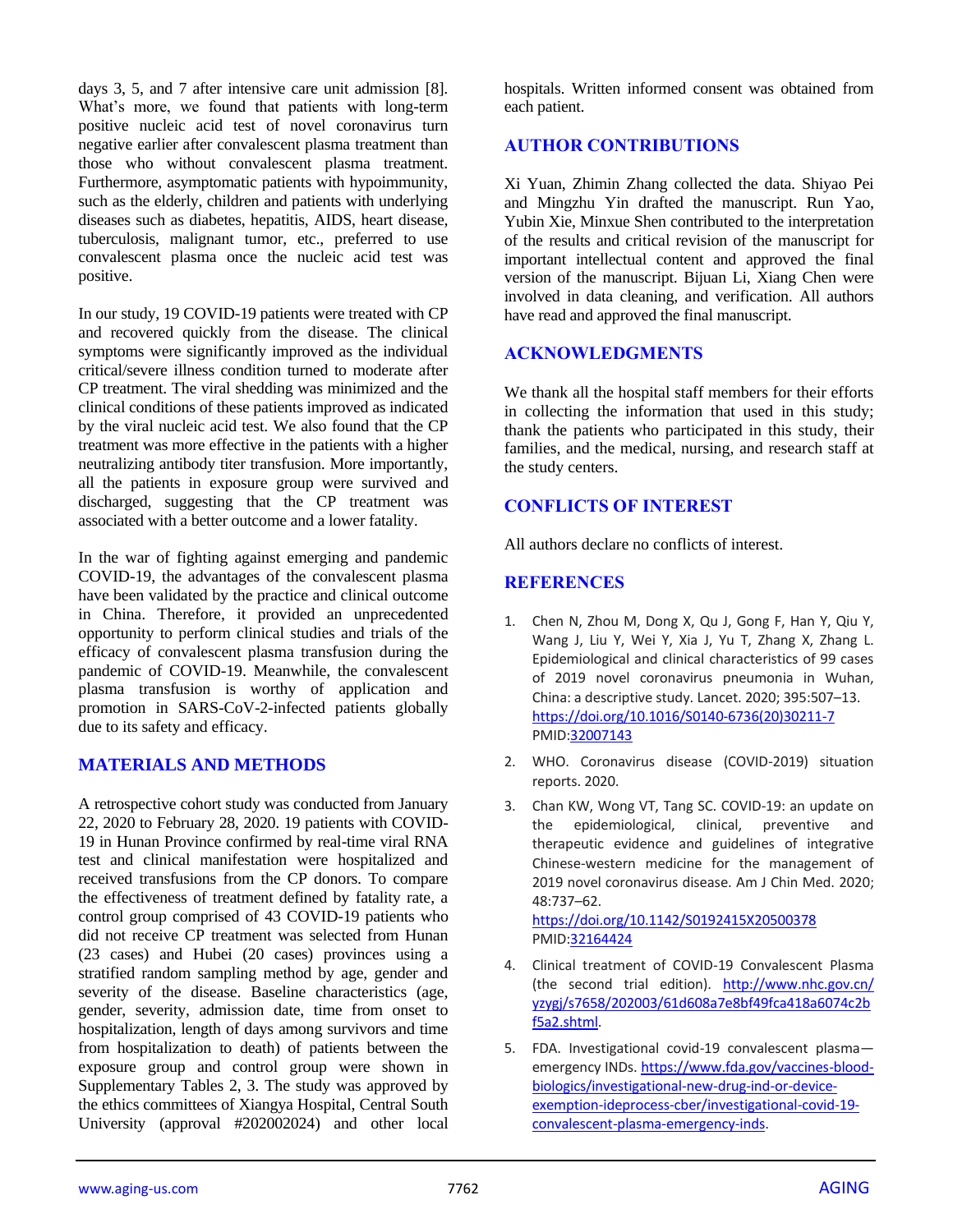- 6. Roback JD, Guarner J. Convalescent plasma to treat COVID-19: possibilities and challenges. JAMA. 2020; 323:1561–62. <https://doi.org/10.1001/jama.2020.4940> PMID[:32219429](https://pubmed.ncbi.nlm.nih.gov/32219429)
- 7. Soo YO, Cheng Y, Wong R, Hui DS, Lee CK, Tsang KK, Ng MH, Chan P, Cheng G, Sung JJ. Retrospective comparison of convalescent plasma with continuing high-dose methylprednisolone treatment in SARS patients. Clin Microbiol Infect. 2004; 10:676–78.

<https://doi.org/10.1111/j.1469-0691.2004.00956.x> PMID: 15214887

8. Hung IF, To KK, Lee CK, Lee KL, Chan K, Yan WW, Liu R, Watt CL, Chan WM, Lai KY, Koo CK, Buckley T, Chow FL, et al. Convalescent plasma treatment reduced mortality in patients with severe pandemic influenza A (H1N1) 2009 virus infection. Clin Infect Dis. 2011; 52:447–56.

<https://doi.org/10.1093/cid/ciq106> PMID[:21248066](https://pubmed.ncbi.nlm.nih.gov/21248066)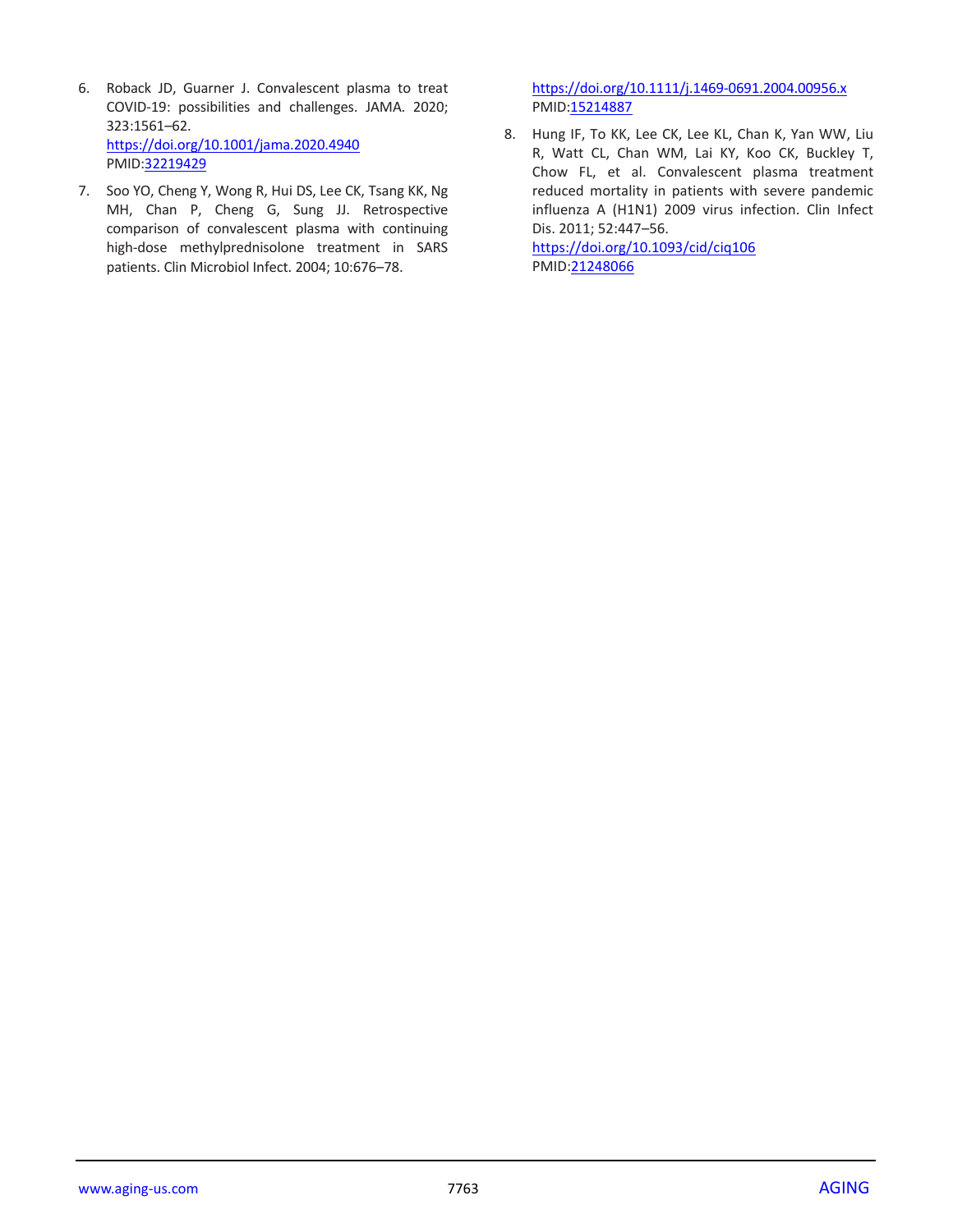# **SUPPLEMENTARY MATERIALS**

# **Supplementary Tables**

|               | <b>Colloidal gold label technology</b> |       | <b>ELISA</b> |       |  |
|---------------|----------------------------------------|-------|--------------|-------|--|
| Sample No.    | <b>IgG</b>                             | IgM   | <b>IgG</b>   | IgM   |  |
| 1             | $+$                                    |       | 640          | 1280  |  |
| 2             | $^{+}$                                 |       | 80           | 640   |  |
| 3             | $^{+}$                                 |       | 210          | 1280  |  |
| 4             | $\pm$                                  |       | 80           | 320   |  |
| 5             | $+$                                    |       | 160          | 2560  |  |
| 6             | $+$                                    |       | 160          | 2560  |  |
| 7             | $\pm$                                  |       | 80           |       |  |
| 8             | $^{+}$                                 |       | 80           | 2560  |  |
| 9             |                                        |       | 40           | 320   |  |
| 10            | $^{+}$                                 |       | 320          |       |  |
| 11            | $+$                                    |       | 80           |       |  |
| 12            | $\pm$                                  |       | 40           |       |  |
| 13            | $^{+}$                                 |       | 160          | 650   |  |
| 14            | $^{+}$                                 |       | 160          | 2560  |  |
| 15            | $^{+}$                                 |       | 160          | 1280  |  |
| 16            | 土                                      |       | 40           |       |  |
| 17            | $+$                                    | $\pm$ | 640          | 2560  |  |
| Positive rate | 94.1%                                  | 5.9%  | 100%         | 70.6% |  |

**Supplementary Table 1. Detection of novel coronavirus antibody: Colloidal gold label technology and ELISA.**

IgM 29.41%.

Coincidence Rate: IgG 94.12%.<br>IgM 29.41%. Dilution Ratio: Colloidal gold 1:8.<br>ELISA 1:10.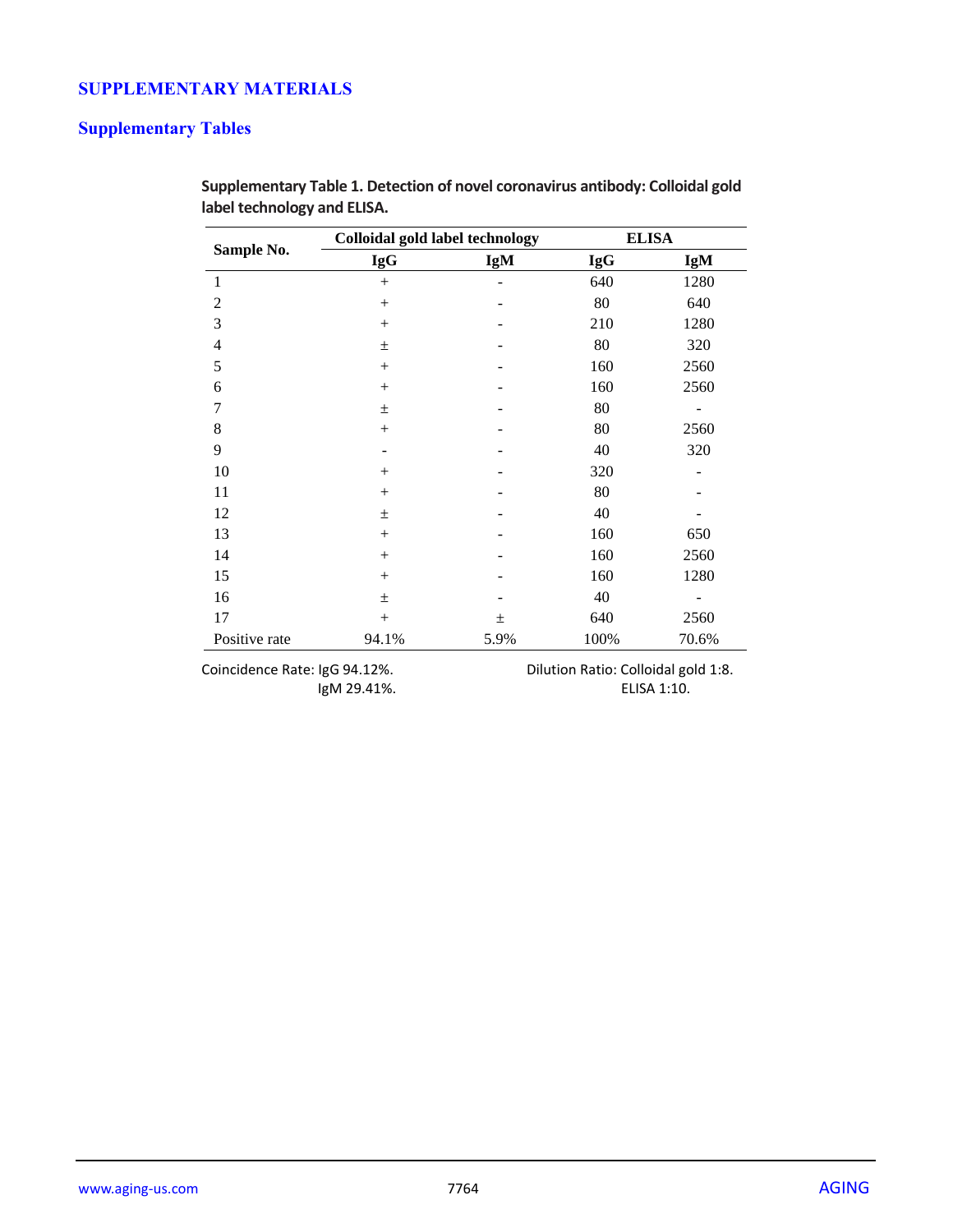|                                                         | <b>Exposure group</b> |                   | Control group     |                  |
|---------------------------------------------------------|-----------------------|-------------------|-------------------|------------------|
| <b>Characteristics</b>                                  | Hunan $(N=19)$        | Hunan $(N=23)$    | Hubei $(N=20)$    | $\boldsymbol{P}$ |
| Age (age), mean $\pm SD$                                | $66.3 \pm 15.3$       | $57.3 \pm 15.0$   | $69.1 \pm 14.3$   | 0.030            |
| Sex, $n$ $(\%)$                                         |                       |                   |                   |                  |
| Male                                                    | 11(57.9)              | 13 (56.5)         | 12(60.0)          | 0.964            |
| Female                                                  | 8(42.1)               | 10(35.1)          | 8(40.0)           |                  |
| Severity, n (%)                                         |                       |                   |                   |                  |
| Mild-to-moderate                                        | 0(0.0)                | 0(0.0)            | 0(0.0)            | 0.053            |
| Severe                                                  | 6(31.6)               | 1(4.3)            | 6(30.0)           |                  |
| Critical                                                | 13 (68.4)             | 22(95.7)          | 14(70.0)          |                  |
| Admission date                                          |                       |                   |                   |                  |
| First case                                              | 22 Jan 2020           | 20 Jan 2020       | 3 Feb 2020        |                  |
| Last case                                               | 28 Feb 2020           | 6 Feb 2020        | 24 Feb 2020       |                  |
| Time from onset to hospitalization (days), median (IQR) | $4.5(3.0-7.7)$        | $5.0(3.0-8.0)$    | $13.0(8.5-15.0)$  | < 0.001          |
| Length of stay (days) among survivors, median (IQR)     | $32.5(24.5-37.7)$     | $20.0(17.0-21.0)$ | $29.0(26.0-31.3)$ | < 0.001          |
| Time from hospitalization to death (days), median (IQR) | N/A                   | $10.0(3.3-22.7)$  | $22.0(19.0-22.0)$ | 0.157            |

# **Supplementary Table 2. Characteristics of the patients of exposure group and control group.**

# **Supplementary Table 3. The demographic characteristics of the donors.**

| <b>Donors</b><br>no. | <b>Blood center</b>                                                       | Gender | Age | <b>Donated</b><br>plasma<br>volume, ml | <b>Blood</b><br>type | IgM/IgG               | <b>Neutralizing</b><br>antibody titer |
|----------------------|---------------------------------------------------------------------------|--------|-----|----------------------------------------|----------------------|-----------------------|---------------------------------------|
| D1                   | Department of Blood<br>Transfusion Laboratory of<br>Changsha Blood Center | Male   | 40  | 400                                    | $\mathbf{A}$         | Negative/<br>Positive | 80                                    |
| D <sub>3</sub>       | Department of Blood<br>Transfusion Laboratory of<br>Changsha Blood Center | Male   | 41  | 400                                    | $\mathbf{A}$         | Positive/<br>Positive | 320                                   |
| D <sub>4</sub>       | Department of Blood<br>Transfusion Laboratory of<br>Changsha Blood Center | Male   | 30  | 400                                    | $\, {\bf B}$         | Negative/<br>Positive | 1280                                  |
| D <sub>5</sub>       | Department of Blood<br>Transfusion Laboratory of<br>Changsha Blood Center | Male   | 29  | 400                                    | $\mathbf{A}$         | Positive/<br>Positive | 640                                   |
| D <sub>6</sub>       | Department of Blood<br>Transfusion Laboratory of<br>Changsha Blood Center | Male   | 38  | 400                                    | $\mathbf{A}$         | Positive/<br>Positive | 1280                                  |
| D7                   | Department of Blood<br>Transfusion Laboratory of<br>Zhuzhou Blood Center  | Male   | 47  | 400                                    | $\mathbf{A}$         | Positive/<br>Positive | 320                                   |
| D <sub>8</sub>       | Department of Blood<br>Transfusion Laboratory of<br>Zhuzhou Blood Center  | Male   | 30  | 400                                    | $\mathbf{A}$         | Positive/<br>Positive | 640                                   |
| D <sub>9</sub>       | Department of Blood<br>Transfusion Laboratory of<br>Zhuzhou Blood Center  | Female | 26  | 400                                    | $\mathbf{O}$         | Positive/<br>Positive | 160                                   |
| D10                  | Department of Blood<br>Transfusion Laboratory of<br>Zhuzhou Blood Center  | Female | 41  | 400                                    | $\mathbf{A}$         | Did not<br>detected   | Did not detected                      |
| D11                  | Department of Blood<br>Transfusion Laboratory of                          | Female | 44  | 400                                    | A                    | Negative/<br>Positive | 640                                   |